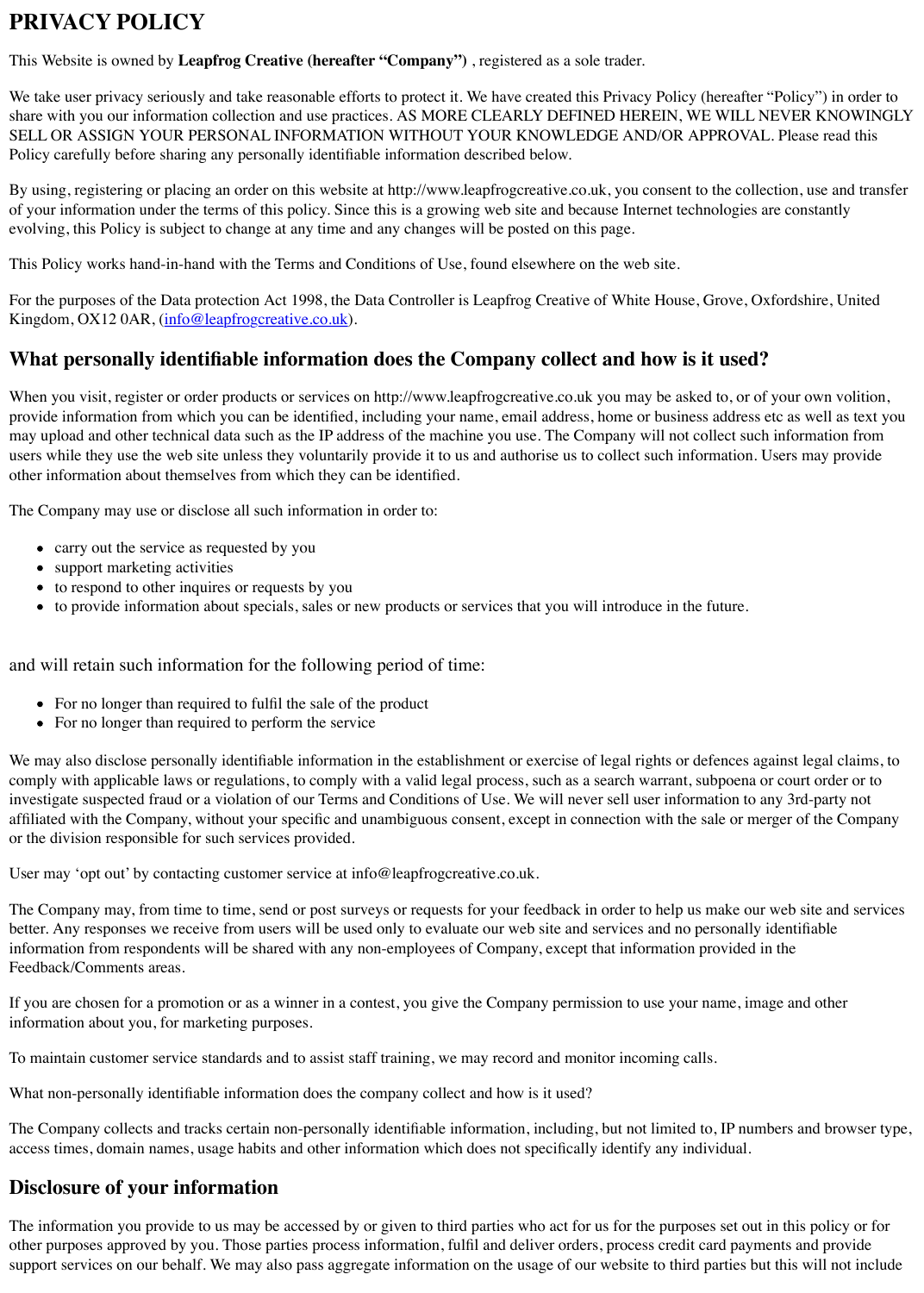Cookies are small text files that a website can write to your computer. They are widely used in order to make websites work, or work more efficiently, as well as to provide information to the owners of the site. We use cookies to identify you and all site and search or post without having to log in again and again. Cookies are also used by our affiliates or lin http://www.leapfrogcreative.co.uk.

| <b>Cookie</b><br><b>Type</b>                        | <b>Cookie</b><br><b>File</b><br><b>Names</b>                      | <b>Purpose</b>                                                                                                                                                                                                                                                                                                                | <b>Active on this site</b> |                                        |
|-----------------------------------------------------|-------------------------------------------------------------------|-------------------------------------------------------------------------------------------------------------------------------------------------------------------------------------------------------------------------------------------------------------------------------------------------------------------------------|----------------------------|----------------------------------------|
| Essential<br>Site Cookies                           | Various                                                           | Site cookies are essential to the operation of this website. They are<br>usually set when you first visit the site and deleted when you close<br>your browser. If blocked, this site will not operate correctly                                                                                                               | No                         | $\ln/a$                                |
| <b>CMS</b><br>$ $ (Content<br>Management<br>System) | Various                                                           | Cookies are set by our CMS/Blog system when you first visit this site.<br>These cookies are not used by Leapfrog Creative. These cookies are<br>usually deleted when a user closes their browser                                                                                                                              | Yes                        | $\ln/a$                                |
| Google<br>Analytics                                 | utma<br>utmb<br>utmc<br>utmz                                      | These cookies are used to collect information about how visitors use<br>our site. The information is used to compile reports that let us improve<br>the site. The information is collected in any anonymous form,<br>including the number of visits to this site, how you arrived at the site,<br>and which pages you visted. | Yes                        | You<br>follo<br>http:                  |
| Adverts                                             | various                                                           | Our advertisers may use cookies to serve you with adverts based on<br>your previous search and web usage. These cookies are not used<br>directly by Leapfrog Creative.                                                                                                                                                        | Yes                        | You<br>http:<br>ad-cl<br>infor<br>them |
| Site Cookie<br>Acceptance                           | cookietab-<br>last-<br>shown-<br>ltime<br> cookietab- <br>consent | These cookies are used to record if a user has accepted the use of<br>llcookies on this website                                                                                                                                                                                                                               | Yes                        | $\ln/a$                                |

The following is a summary of the types of cookies that are being used on this site, along with information on

Most web browsers allow some control of most cookies through the browser settings. To find out more about what cookies have been set and how to manage and delete them, visit www.allaboutcookies.org.

The Company does not use Cookies to store information such as credit card numbers, telephone numbers, or

This Privacy Policy only covers the use of Cookies by Leapfrog Creative. It does not cover the use of Cookies advertisers.

## **Is my information private with company merchants and advertisers?**

The Company web site may contain links to various 3rd-party web sites and the external web sites of our ad partners. Each of these web sites may have a privacy policy that differs from that of the Company. This Poli policies of other web sites. We urge you to check the privacy policies of each web site that you may visit or

The only Voluntary Information that may be shared between Company and one of our partner web sites is that used in the furtherance of tracking an order and providing you with correct information regarding same.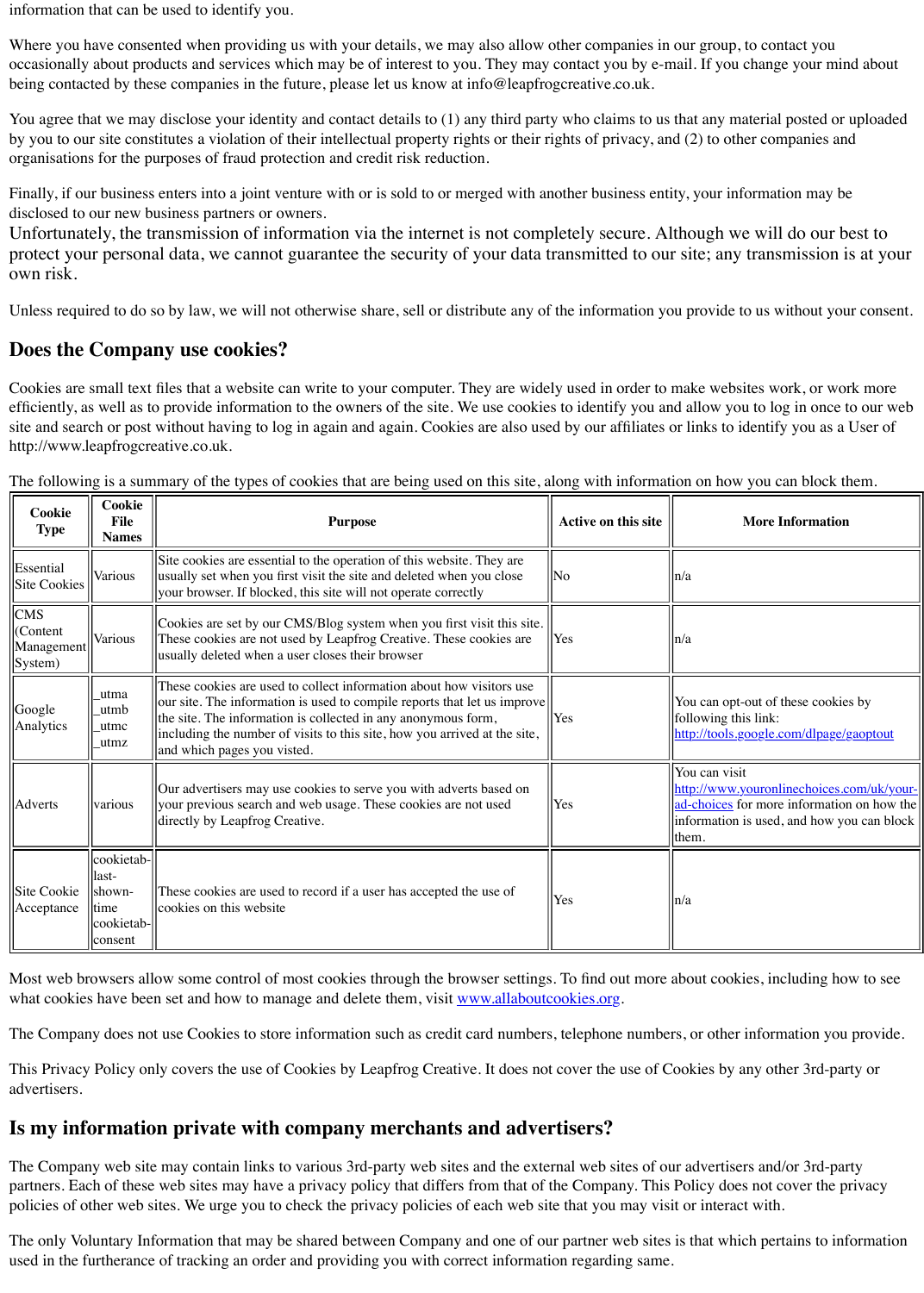Order information, including order numbers and amounts, may be available to the Company, affiliate merchants and 3rd-party affiliate program management companies, for accurate tracking purposes. The Company will not release this information to other parties unless you request it.

The Company provides banner and other advertising on its web site, from Google and other third parties, that may place and read cookies on your browser, or use web beacons to collect information in the course of advertisements being served. If you are concerned about your privacy regarding these advertisements, please refer to Google's (or other third party) privacy policies.

We employ security measures to protect, so far as reasonably possible, your information from access by unauthorised persons and against unlawful processing, accidental loss, destruction and damage. We will retain your information for a reasonable period or as long as the law requires or permits.

#### **What about data security?**

The Company requires that our advertisers and partners ensure the security of the data that users provide to them, however, in the event of a breach of their security measures, you agree that the Company will not be liable for any losses or damages.

If you want to unsubscribe or opt-out of communications from us, send an email to Customer Service at info@leapfrogcreative.co.uk. We will respond within 48 hours.

The Company limits access to personal information about users to employees, for whom we reasonably believe it is necessary, in order to provide products or services.

#### **May I see the information the Company collects about me?**

You are entitled to see the personal information held about you and you may ask us to make any necessary changes to ensure that it is accurate and kept up to date. If you wish to do this, please contact us at info@leapfrogcreative.co.uk. We do not raise any charge in providing you with details of the information we hold about you, but we may raise a charge where such requests are manifestly unfounded or excessive, in particular because of their repetitive character, we may either charge a reasonable fee taking into account the administrative costs of providing the information or communication or taking the action requested or refuse to act on the request.

# **Can I Opt-out?**

The Company gives users the option to remove personally identifiable information from our list of active users.

You may also choose to opt-out of certain communications from the Company, such as our Newsletter.

The Company is not responsible for removing personally identifiable information from the lists of any 3rd-party partner or advertiser who has previously been provided your information in accordance with this Policy.

#### **Where is the web site located?**

The Company web site is maintained in the United Kingdom. If you are located outside of the U.K., by using the web site, you authorise the import of you information and its use, as specified in this Policy.

#### **What is the minimum age to use this website**

Use of http://www.leapfrogcreative.co.uk and products/services are intended for persons who are eighteen (18) years or older, or business entities.

If proof comes to the attention of the Company that an individual user is under the age of eighteen (18) years, and is accessing our services and/or products without the consent, approval or authorisation of their parents or legal guardian or other person with legally recognised parental authority, the Company will immediately terminate such account.

## **Will there be changes to this Privacy Policy?**

The Company reserves the right to amend this Policy at any time, in the event that this becomes necessary after initial release, or in the event that it becomes necessary with respect to additional, deleted, modified or amended services provided by Company.

The Company will not personally notify you of any amendments to this Policy. **Users are urged to check this Policy frequently in order to determine whether any changes have been made. Users understand and agree that continued use of the Company web site assumes that they have read and accepted this Policy, as it may be amended from time to time**.

#### **Where can I access this policy?**

This Policy is accessible from the Home Page of the Company web site, under the link "Privacy Policy".